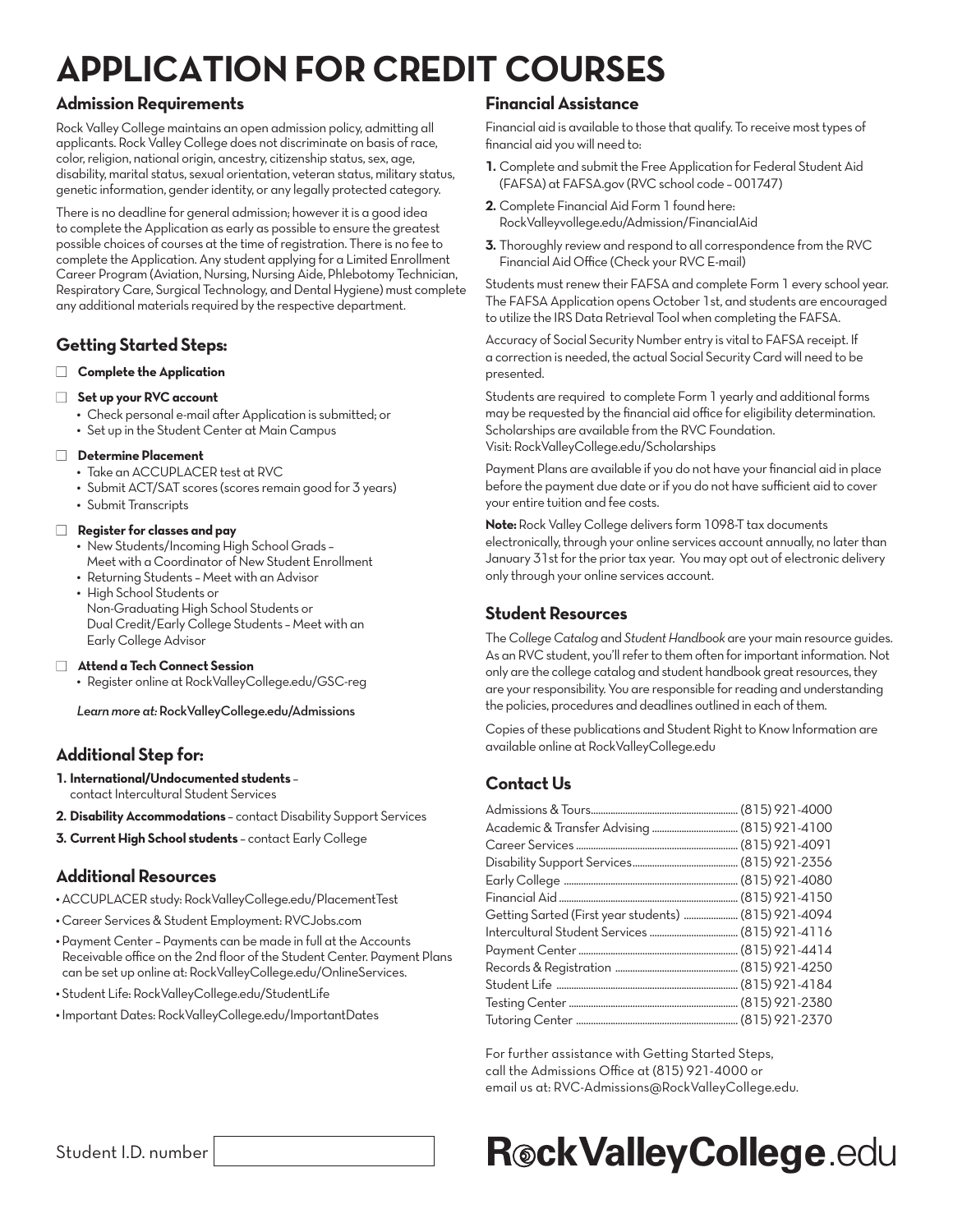## Rock Valley College Curriculum Codes

|       | <b>TRANSFER DEGREES</b>                                      |  |  |  |
|-------|--------------------------------------------------------------|--|--|--|
| 1000  | Associate of Arts degree (A.A.)                              |  |  |  |
| 1700  | Associate in Science degree (A.S.)                           |  |  |  |
| 1775  | Associate in Engineering Science degree (A.E.S.)             |  |  |  |
|       |                                                              |  |  |  |
| Other |                                                              |  |  |  |
| 0100  | Associate in General Studies (students with contracts only)  |  |  |  |
|       | <b>CAREER TECHNICAL EDUCATON - AAS DEGREES/CERTIFICATES</b>  |  |  |  |
|       | <b>Business/Management</b>                                   |  |  |  |
| 2000  | <b>Accounting AAS</b>                                        |  |  |  |
|       | 2011<br>Accounting/Income Tax Fundamentals Certificate       |  |  |  |
|       | Professional Bookkeeper<br>2020                              |  |  |  |
| 2100  | <b>Business Administration AAS</b>                           |  |  |  |
|       | 2105<br>Entrepreneurship Certificate                         |  |  |  |
|       | 2114<br>Business Fundamentals Certificate                    |  |  |  |
|       | 2511<br>Management Certificate                               |  |  |  |
|       | 2211                                                         |  |  |  |
|       | Marketing Certificate                                        |  |  |  |
| 2600  | Office Professional AAS                                      |  |  |  |
|       | 2601<br>Administrative Assistant Certificate                 |  |  |  |
|       | 2605<br><b>Medical Coding Certificate</b>                    |  |  |  |
|       | 2606<br>MOS/Word Certificate                                 |  |  |  |
|       | <b>MOS Excel</b><br>2607                                     |  |  |  |
|       | 2608<br>MOS/PowerPoint                                       |  |  |  |
|       | 2609<br>MOS/Access                                           |  |  |  |
|       | <b>Information Technology</b>                                |  |  |  |
| 2700  | Computers & Information Systems AAS                          |  |  |  |
|       | 2735<br>C/C++ Programming Certificate                        |  |  |  |
|       | 2745<br>Visual Basic Programming Certificate                 |  |  |  |
|       | 2755<br>Mobile Application Development Certificate           |  |  |  |
| 3750  | Cisco Networking AAS degree                                  |  |  |  |
|       | 3720<br>Cisco Networking Certificate                         |  |  |  |
|       | 3721<br>Cisco Advanced Networking Certificate                |  |  |  |
|       |                                                              |  |  |  |
|       | Microsoft Server Admin. Certificate<br>3725                  |  |  |  |
|       | 3730<br>Network Technician Certificate                       |  |  |  |
| 3775  | Data Assurance and IT Security AAS                           |  |  |  |
|       | 3755<br>Voice Over IP Associate Certificate                  |  |  |  |
|       | 3776<br>Cisco CCNA Security Certificate                      |  |  |  |
|       | 3777<br>Cisco CCNP Security Certificate*                     |  |  |  |
| 3900  | Web Programming and Design AAS                               |  |  |  |
|       | 3901<br>Web Development Certificate                          |  |  |  |
|       | 3902<br>Web Design Certificate                               |  |  |  |
|       | <b>Communications &amp; Related Programs</b>                 |  |  |  |
|       | 3950<br>Media Production Specialist Certificate              |  |  |  |
|       | 3975<br>Multimedia Journalist Certificate                    |  |  |  |
|       |                                                              |  |  |  |
|       | <b>Health Science/Diagnostic Services</b>                    |  |  |  |
|       | Only for students <b>accepted</b> into one of these programs |  |  |  |
| 5100  | Dental Hygiene AAS                                           |  |  |  |
| 5200  | <b>Respiratory Care AAS</b>                                  |  |  |  |
|       | Technology Certificate<br>5405                               |  |  |  |
| 5400  | <b>Associate Degree Nursing Program AAS</b>                  |  |  |  |
|       | 5411<br>Nursing Aide Certificate                             |  |  |  |
|       | 5605<br>Phlebotomy Technician Certificate                    |  |  |  |
|       | <b>Education, Training, &amp; Public Service</b>             |  |  |  |
| 5500  | <b>Early Childhood Education</b>                             |  |  |  |
|       | Early Childhood Educator Certificate                         |  |  |  |
|       | 5501                                                         |  |  |  |
|       | 5511<br>Early Childhood Educator Assistant Certificate       |  |  |  |
| 7500  | <b>Fire Science AAS</b>                                      |  |  |  |
|       | 7501<br><b>Basic Operations Firefighter</b>                  |  |  |  |
|       | 7521<br>Foundation of the Fire Service                       |  |  |  |
|       | 7535<br>Emergency Medical Technician                         |  |  |  |
| 7800  | Criminal Justice AAS7535                                     |  |  |  |
|       | Education, Training, & Public Service                        |  |  |  |
| 9000  | Fitness, Wellness, & Sport AAS                               |  |  |  |
|       | 9010<br>Coaching Education Certificate                       |  |  |  |
|       | 9020<br>Personal Training Certificate                        |  |  |  |

|      |                                          | <b>CAREER TECHNICAL EDUCATON - AAS DEGREES/CERTIFICATES</b> continued |  |  |
|------|------------------------------------------|-----------------------------------------------------------------------|--|--|
|      |                                          | <b>Construction, Maintenance, &amp; Manufacturing</b>                 |  |  |
| 2101 | Supply Chain Management Certificate      |                                                                       |  |  |
| 7100 | <b>Automotive Service Technology AAS</b> |                                                                       |  |  |
|      | 7113                                     | Automotive Electrical Certificate                                     |  |  |
|      | 7111                                     | Automotive Engine Certificate                                         |  |  |
|      | 7114                                     | Automotive Engine Performance Certificate                             |  |  |
|      | 7117                                     | Automotive Heating & Air Conditioning Certificate                     |  |  |
|      | 7112                                     | Automotive Suspension & Brakes Certificate                            |  |  |
|      | 7101                                     | Automotive Technician Certificate                                     |  |  |
|      | 7116                                     | Automotive Transmission Certificate                                   |  |  |
| 7200 |                                          | <b>Aviation Maintenance Technology AAS</b>                            |  |  |
|      | 7201                                     | Aviation Maintenance Certificate                                      |  |  |
|      | 7202                                     | Airframe Technician Certificate                                       |  |  |
|      | 7203                                     | Powerplant Technician Certificate                                     |  |  |
|      | 8201                                     | Prepress Certificate                                                  |  |  |
| 8225 | <b>Graphic Design AAS</b>                |                                                                       |  |  |
| 8250 |                                          | <b>Cross Media Production AAS</b>                                     |  |  |
|      | 8218                                     | <b>Welding Certificate</b>                                            |  |  |
|      | 8219                                     | Industrial Welder Certificate                                         |  |  |
| 8400 |                                          | Electronic Engineering Technology AAS                                 |  |  |
|      | 8414                                     | Basic Electronics Certificate                                         |  |  |
| 8600 |                                          | Sustainable Energy Systems AAS                                        |  |  |
|      | 8601                                     | Sustainable Energy Systems Certificate                                |  |  |
|      | 8614                                     | Basic Sustainable Energy Systems Certificate                          |  |  |
|      | 8710                                     | <b>Fundamentals of Mechatronics</b>                                   |  |  |
| 8800 |                                          | Manufacturing Engineering Technology AAS                              |  |  |
|      | 8810                                     | <b>CAD</b> Certificate                                                |  |  |
|      | 8820                                     | <b>CNC</b> Certificate                                                |  |  |
|      | 8830                                     | <b>Basic Quality Certificate</b>                                      |  |  |
|      | 8840                                     | Certified Manufacturing Associate Certificate                         |  |  |
|      | <b>Apprenticeship Programs</b>           |                                                                       |  |  |
| 9900 |                                          | Electrician Apprenticeship AAS                                        |  |  |
|      | 9913                                     | Electrician Apprenticeship Certificate                                |  |  |
|      | 9919                                     | Tool & Die/Precision Machinist Apprenticeship Certificate             |  |  |
|      |                                          |                                                                       |  |  |

### **NON CREDIT PROGRAMS**

#### **Continuing/Technical Education Credit Course Enrollee**

Use if enrolled in 1.6 PCS courses. If 1.6 courses combined with non-credit

- CES (1.3) courses then use one of the following: Vocational Skills—General
- Vocational Skills—Agricultural Occupations
- Vocational Skills—Market & Distribution
- Vocational Skills—Health Occupations
- Vocational Skills—Home Economics
- Vocational Skills—Business Occupations
- Vocational Skills—Technology Occupations
- Vocational Skills—Trade & Industrial Occupations

#### **NON-DEGREE**

If students select from this list, ask if they are applying for or receiving financial aid. If yes, they should select from the Transfer Degree or Career Technical

### programs list.

### **Transfer/Occupational Credit Course Enrollee**

- 1010 Transfer course<br>2299 Marketing cours
- Marketing course
- Health Vocations course
- Business & Office course
- 4499 Service Vocations course<br>7099 Tech. & Industrial course
- Tech. & Industrial course
- Mechanics/Repairers course
- 7599 Protective Service course<br>8299 Media course
- Media course
- 8999 Precision Production course
- Recreation course

**Other**- Community Education Non-credit courses

Use if enrolled in 1.3 PCS courses only.

SERV Community Education courses (non-credit)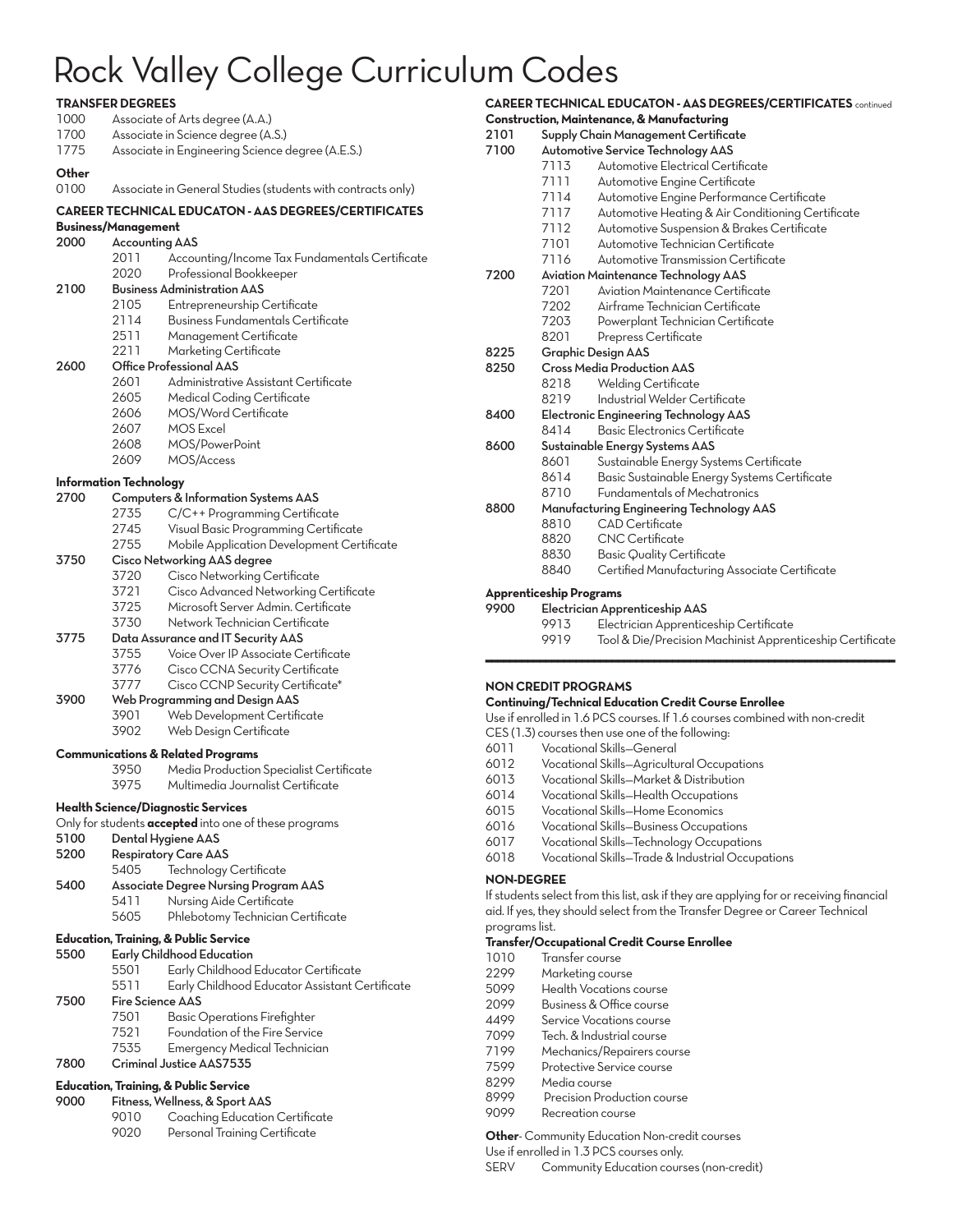# Rock Valley College Application for Credit Courses (page 1)

### **All sections of this form must be completed. Please print neatly.**

For assistance in completing this form, call us at (815) 921-4000 or email us at: RVC-Admissions@RockValleyCollege.edu.

| Full Legal Name_________________<br>$F$ irst<br>Middle initial                                                                                                                                                                                                                                                                                                                                                                                                                                                                                                                                                                                                                                                                          |                                                                                                                                                                                                                                                                                                                                                                                                                     | Last                                                                                                                                                                                                                          | Former/maiden                                                                                                                                                                                                                                                                                                                                                                                                                                                                                                                                                                                                                              |  |
|-----------------------------------------------------------------------------------------------------------------------------------------------------------------------------------------------------------------------------------------------------------------------------------------------------------------------------------------------------------------------------------------------------------------------------------------------------------------------------------------------------------------------------------------------------------------------------------------------------------------------------------------------------------------------------------------------------------------------------------------|---------------------------------------------------------------------------------------------------------------------------------------------------------------------------------------------------------------------------------------------------------------------------------------------------------------------------------------------------------------------------------------------------------------------|-------------------------------------------------------------------------------------------------------------------------------------------------------------------------------------------------------------------------------|--------------------------------------------------------------------------------------------------------------------------------------------------------------------------------------------------------------------------------------------------------------------------------------------------------------------------------------------------------------------------------------------------------------------------------------------------------------------------------------------------------------------------------------------------------------------------------------------------------------------------------------------|--|
| Address and the control of the control of the control of the control of the control of the control of the control of the control of the control of the control of the control of the control of the control of the control of t<br>Number<br>Street                                                                                                                                                                                                                                                                                                                                                                                                                                                                                     |                                                                                                                                                                                                                                                                                                                                                                                                                     |                                                                                                                                                                                                                               | Apartment                                                                                                                                                                                                                                                                                                                                                                                                                                                                                                                                                                                                                                  |  |
|                                                                                                                                                                                                                                                                                                                                                                                                                                                                                                                                                                                                                                                                                                                                         |                                                                                                                                                                                                                                                                                                                                                                                                                     |                                                                                                                                                                                                                               |                                                                                                                                                                                                                                                                                                                                                                                                                                                                                                                                                                                                                                            |  |
|                                                                                                                                                                                                                                                                                                                                                                                                                                                                                                                                                                                                                                                                                                                                         |                                                                                                                                                                                                                                                                                                                                                                                                                     |                                                                                                                                                                                                                               |                                                                                                                                                                                                                                                                                                                                                                                                                                                                                                                                                                                                                                            |  |
| Number Cell Phone                                                                                                                                                                                                                                                                                                                                                                                                                                                                                                                                                                                                                                                                                                                       | Area Code<br>Number                                                                                                                                                                                                                                                                                                                                                                                                 |                                                                                                                                                                                                                               | $\Box$ check box to opt out of receiving text communication                                                                                                                                                                                                                                                                                                                                                                                                                                                                                                                                                                                |  |
|                                                                                                                                                                                                                                                                                                                                                                                                                                                                                                                                                                                                                                                                                                                                         |                                                                                                                                                                                                                                                                                                                                                                                                                     |                                                                                                                                                                                                                               |                                                                                                                                                                                                                                                                                                                                                                                                                                                                                                                                                                                                                                            |  |
| *Why are we requesting your Social Security Number? Rock Valley College requests you provide<br>your Social Security Number (SSN) upon completion of the Application. Although providing your SSN<br>is voluntary and not required for admission, failure to do so may prevent RVC from matching your<br>application with transcripts, test scores, financial aid, and other enrollment materials. By choosing to<br>provide your SSN, you are giving permission for us to use the number in the manner described.<br>Students who choose not to provide their Social Security Number may be ineligible for financial aid and<br>deferred payment, may be ineligible for other financial arrangements with RVC, and will not be able to |                                                                                                                                                                                                                                                                                                                                                                                                                     | financial aid purposes.                                                                                                                                                                                                       | claim education expenses for tax purposes. In order to correct or add your Social Security number at a<br>later date, you must present your Social Security Card to the Records Office in person. If you choose not to<br>do so, you will not be denied any right, benefit, or privilege that is provided by law.<br>The privacy and confidentiality of student records is both protected by Federal and State law and a<br>priority of RVC. We will not disclose any information pertaining to student records and SSN without the<br>student's consent for any other purposes except as allowed by law and for the use of RVC enrollment |  |
| Gender, Citizenship, Race, and Ethnicity.                                                                                                                                                                                                                                                                                                                                                                                                                                                                                                                                                                                                                                                                                               |                                                                                                                                                                                                                                                                                                                                                                                                                     | Term Applying for (check one and enter year)                                                                                                                                                                                  |                                                                                                                                                                                                                                                                                                                                                                                                                                                                                                                                                                                                                                            |  |
| RVC is required by state and federal guidelines to report                                                                                                                                                                                                                                                                                                                                                                                                                                                                                                                                                                                                                                                                               |                                                                                                                                                                                                                                                                                                                                                                                                                     | □ Fall (Aug.-Dec.) Year _________                                                                                                                                                                                             | Spring (Jan.-May) Year _______                                                                                                                                                                                                                                                                                                                                                                                                                                                                                                                                                                                                             |  |
| the following information using the categories provided.<br>RVC respectfully requests that you complete each item and                                                                                                                                                                                                                                                                                                                                                                                                                                                                                                                                                                                                                   |                                                                                                                                                                                                                                                                                                                                                                                                                     | Summer (to continue in Fall) Year ________                                                                                                                                                                                    | Summer (only) Year ________                                                                                                                                                                                                                                                                                                                                                                                                                                                                                                                                                                                                                |  |
| recognizes that the categories provided here are not fully<br>representative of individuals in our community and student                                                                                                                                                                                                                                                                                                                                                                                                                                                                                                                                                                                                                | <b>Major Area of Study</b>                                                                                                                                                                                                                                                                                                                                                                                          |                                                                                                                                                                                                                               |                                                                                                                                                                                                                                                                                                                                                                                                                                                                                                                                                                                                                                            |  |
| body.                                                                                                                                                                                                                                                                                                                                                                                                                                                                                                                                                                                                                                                                                                                                   |                                                                                                                                                                                                                                                                                                                                                                                                                     |                                                                                                                                                                                                                               | program                                                                                                                                                                                                                                                                                                                                                                                                                                                                                                                                                                                                                                    |  |
| <b>1.</b> Please identify your gender. $\square$ Female $\square$ Male                                                                                                                                                                                                                                                                                                                                                                                                                                                                                                                                                                                                                                                                  |                                                                                                                                                                                                                                                                                                                                                                                                                     |                                                                                                                                                                                                                               | or major area of study. Please see curriculum codes on the facing page.                                                                                                                                                                                                                                                                                                                                                                                                                                                                                                                                                                    |  |
| <b>2.</b> Are you a U.S. citizen? $\square$ Yes $\square$ No                                                                                                                                                                                                                                                                                                                                                                                                                                                                                                                                                                                                                                                                            | $\Box$ I am undecided about my major area of study; or, not pursuing degree at RVC                                                                                                                                                                                                                                                                                                                                  |                                                                                                                                                                                                                               |                                                                                                                                                                                                                                                                                                                                                                                                                                                                                                                                                                                                                                            |  |
| If not, what is your status?<br>$\Box$ Permanent resident (green card)<br>$\Box$ I-20 (F-1 Visa) applicant<br>□ Visa and type <u>___________________________</u><br>Expiration date _______________________(submit photocopy of your<br>documentation to prove status marked)                                                                                                                                                                                                                                                                                                                                                                                                                                                           | <b>Student Status</b> (check one)<br>$\Box$ New student (never attended a college or university)<br>Returning RVC student (have attended RVC previously) Year_____________<br>Transfer student (have attended or currently attend another college or university)<br>High School student (earning college credit while still attending high school)<br>O Running Start O Advance Now O Dual Credit O Dual Enrollment |                                                                                                                                                                                                                               |                                                                                                                                                                                                                                                                                                                                                                                                                                                                                                                                                                                                                                            |  |
| 3. Are you in the United States on a Visa Nonresident<br>Alien?                                                                                                                                                                                                                                                                                                                                                                                                                                                                                                                                                                                                                                                                         |                                                                                                                                                                                                                                                                                                                                                                                                                     |                                                                                                                                                                                                                               |                                                                                                                                                                                                                                                                                                                                                                                                                                                                                                                                                                                                                                            |  |
| $\Box$ Yes. in the United States on a Visa<br>Provide home country of origin below:                                                                                                                                                                                                                                                                                                                                                                                                                                                                                                                                                                                                                                                     | <b>Academic Goal</b>                                                                                                                                                                                                                                                                                                                                                                                                |                                                                                                                                                                                                                               | Which of the following best describes your goal at Rock Valley College? (check one)<br>□ Complete one or several courses, not pursue a RVC degree or certificate                                                                                                                                                                                                                                                                                                                                                                                                                                                                           |  |
| $\Box$ Not in the United States on a Visa                                                                                                                                                                                                                                                                                                                                                                                                                                                                                                                                                                                                                                                                                               |                                                                                                                                                                                                                                                                                                                                                                                                                     | □ Complete a certificate at RVC                                                                                                                                                                                               |                                                                                                                                                                                                                                                                                                                                                                                                                                                                                                                                                                                                                                            |  |
| 4. Are you Hispanic or Latino? (OR are you of Spanish origin?)<br>□ Yes, Hispanic or Latino □ Not Hispanic or Latino                                                                                                                                                                                                                                                                                                                                                                                                                                                                                                                                                                                                                    |                                                                                                                                                                                                                                                                                                                                                                                                                     | $\Box$ Complete an associate degree at RVC                                                                                                                                                                                    |                                                                                                                                                                                                                                                                                                                                                                                                                                                                                                                                                                                                                                            |  |
| 5. Are you from one or more of the following racial groups?<br>(select all that apply)<br>□ American Indian or Alaska Native<br>$\Box$ Asian $\Box$ Black or African American<br>Native Hawaiian or Other Pacific Islander<br>$\Box$ White $\Box$ Choose not to respond<br><b>6.</b> Please identify your primary racial/ethnic group. (select one)                                                                                                                                                                                                                                                                                                                                                                                     |                                                                                                                                                                                                                                                                                                                                                                                                                     | <b>Reason for Enrollment</b><br>Prepare for transfer to another institution<br>Prepare for GED<br>Prepare for a job immediately after attending Rock Valley College<br>Personal interest/self development-not career-oriented | Which of the following best indicates why you are enrolling in RVC this semester? (check one)<br>I Improve skills needed for my present job                                                                                                                                                                                                                                                                                                                                                                                                                                                                                                |  |
| American Indian or Alaska Native<br>Asian Black or African American<br>□ Hispanic or Latino<br>Native Hawaiian or Other Pacific Islander<br>□ White □ Choose not to respond                                                                                                                                                                                                                                                                                                                                                                                                                                                                                                                                                             |                                                                                                                                                                                                                                                                                                                                                                                                                     | Are you interested in receiving financial aid or scholarships?<br>□ Yes □ No If yes, file FAFSA @ fafsa.gov                                                                                                                   |                                                                                                                                                                                                                                                                                                                                                                                                                                                                                                                                                                                                                                            |  |
| 7. Are you an English Language Learner (ESL)? Nes No                                                                                                                                                                                                                                                                                                                                                                                                                                                                                                                                                                                                                                                                                    |                                                                                                                                                                                                                                                                                                                                                                                                                     | Is your Employer helping you pay for college? If Yes In No                                                                                                                                                                    |                                                                                                                                                                                                                                                                                                                                                                                                                                                                                                                                                                                                                                            |  |
| 8. Have you been in State, Federal or Tribal Foster care for<br>at least one day since your 13th birthday? Yes No                                                                                                                                                                                                                                                                                                                                                                                                                                                                                                                                                                                                                       | Do you plan to attend:                                                                                                                                                                                                                                                                                                                                                                                              |                                                                                                                                                                                                                               |                                                                                                                                                                                                                                                                                                                                                                                                                                                                                                                                                                                                                                            |  |
| <b>9</b> . Do you have reliable housing $\Box$ Yes $\Box$ No                                                                                                                                                                                                                                                                                                                                                                                                                                                                                                                                                                                                                                                                            |                                                                                                                                                                                                                                                                                                                                                                                                                     | □ Full-time (12 credit hours or more) □ Part-time (11 credit hours or less)                                                                                                                                                   |                                                                                                                                                                                                                                                                                                                                                                                                                                                                                                                                                                                                                                            |  |
|                                                                                                                                                                                                                                                                                                                                                                                                                                                                                                                                                                                                                                                                                                                                         |                                                                                                                                                                                                                                                                                                                                                                                                                     |                                                                                                                                                                                                                               |                                                                                                                                                                                                                                                                                                                                                                                                                                                                                                                                                                                                                                            |  |